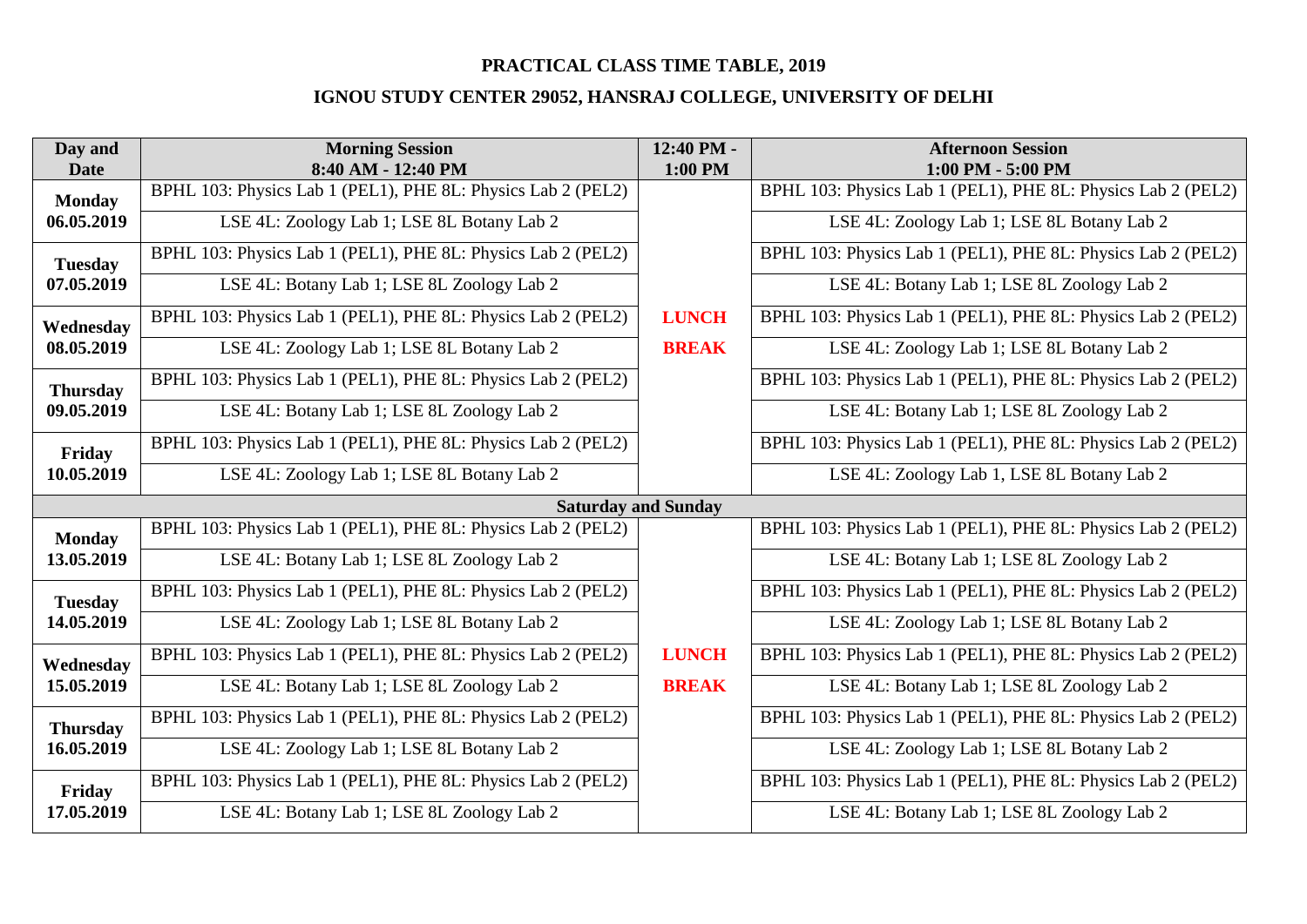| Day and<br><b>Date</b>                     | <b>Morning Session</b><br>8:40 AM - 12:40 PM                 | 12:40 PM $-$<br>1:00 PM      |                                           | <b>Afternoon Session</b><br>1:00 PM - 5:00 PM                |
|--------------------------------------------|--------------------------------------------------------------|------------------------------|-------------------------------------------|--------------------------------------------------------------|
| <b>Monday</b>                              | BPHL 103: Physics Lab 1 (PEL1), PHE 8L: Physics Lab 2 (PEL2) | <b>LUNCH</b><br><b>BREAK</b> |                                           | BPHL 103: Physics Lab 1 (PEL1), PHE 8L: Physics Lab 2 (PEL2) |
| 20.05.2019<br><b>Tuesday</b><br>21.05.2019 | LSE 4L: Zoology Lab 1; LSE 8L Botany Lab 2                   |                              |                                           | LSE 4L: Zoology Lab 1; LSE 8L Botany Lab 2                   |
|                                            | BPHL 103: Physics Lab 1 (PEL1), PHE 8L: Physics Lab 2 (PEL2) |                              |                                           | BPHL 103: Physics Lab 1 (PEL1), PHE 8L: Physics Lab 2 (PEL2) |
|                                            | LSE 4L: Botany Lab 1; LSE 8L Zoology Lab 2                   |                              |                                           | LSE 4L: Botany Lab 1; LSE 8L Zoology Lab 2                   |
|                                            | BPHL 103: Physics Lab 1 (PEL1), PHE 8L: Physics Lab 2 (PEL2) |                              |                                           | BPHL 103: Physics Lab 1 (PEL1), PHE 8L: Physics Lab 2 (PEL2) |
|                                            | LSE 4L: Zoology Lab 1; LSE 8L Botany Lab 2                   |                              | LSE 4L: Zoology Lab 1                     | <b>Practical Examination for</b>                             |
| Wednesday<br>22.05.2018                    |                                                              |                              |                                           | <b>LSE 4L (Zoology Portion)</b>                              |
|                                            |                                                              |                              | LSE 8L Botany Lab 2                       | <b>Practical Examination for</b>                             |
|                                            |                                                              |                              |                                           | <b>LSE 8L (Botany Portion)</b>                               |
| <b>Thursday</b><br>23.05.2018              | <b>OFF DAY</b>                                               |                              |                                           | <b>OFF DAY</b>                                               |
|                                            |                                                              |                              |                                           |                                                              |
|                                            | BPHL 103: Physics Lab 1 (PEL1)                               |                              | <b>Practical Examination for BPHL 103</b> |                                                              |
|                                            | PHE 8L: Physics Lab 2 (PEL2)                                 |                              | <b>Practical Examination for PHE 8L</b>   |                                                              |
| Friday<br>24.05.2019                       | LSE 4L: Botany Lab 1                                         |                              | LSE 4L: Botany Lab 1                      | <b>Practical Examination for</b>                             |
|                                            |                                                              |                              |                                           | <b>LSE 4L (Botany Portion)</b>                               |
|                                            | LSE 8L Zoology Lab 2                                         |                              | LSE 8L Zoology Lab 2                      | <b>Practical Examination for</b>                             |
|                                            |                                                              |                              |                                           | <b>LSE 8L (Zoology Portion)</b>                              |
| <b>Saturday and Sunday</b>                 |                                                              |                              |                                           |                                                              |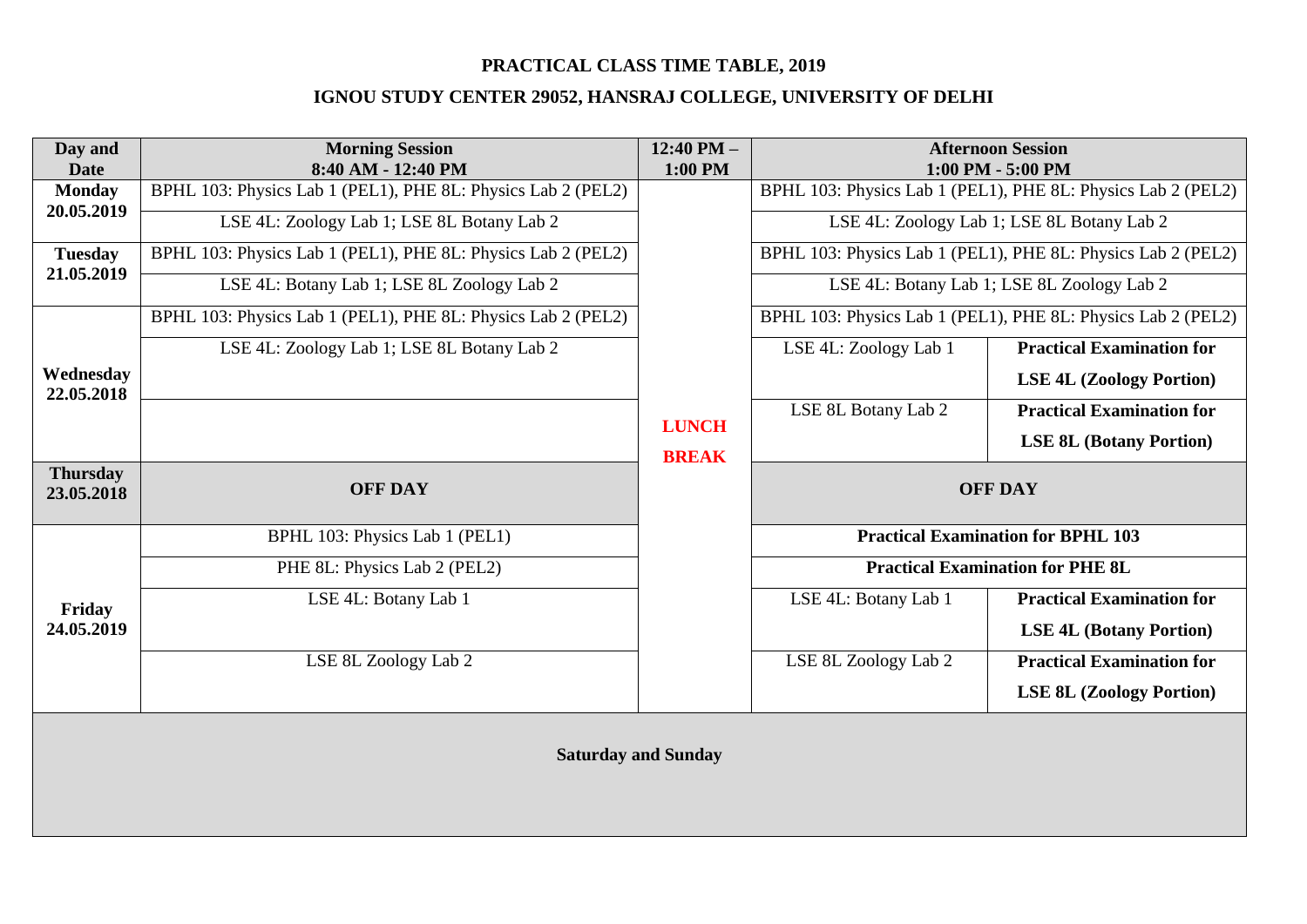| Day and<br><b>Date</b>        | <b>Morning Session</b><br>8:40 AM - 12:40 PM | $12:40$ PM $-$<br>$1:00$ PM  | <b>Afternoon Session</b><br>$1:00$ PM - 5:00 PM |  |
|-------------------------------|----------------------------------------------|------------------------------|-------------------------------------------------|--|
| <b>Monday</b><br>27.05.2019   | CHE7L: Chemistry Lab                         |                              | CHE7L: Chemistry Lab                            |  |
| <b>Tuesday</b><br>28.05.2019  | CHE7L: Chemistry Lab                         | <b>LUNCH</b><br><b>BREAK</b> | CHE7L: Chemistry Lab                            |  |
| Wednesday<br>29.05.2019       | CHE7L: Chemistry Lab                         |                              | CHE7L: Chemistry Lab                            |  |
| <b>Thursday</b><br>30.05.2019 | CHE7L: Chemistry Lab                         |                              | CHE7L: Chemistry Lab                            |  |
| Friday<br>31.05.2019          | CHE7L: Chemistry Lab                         |                              | CHE7L: Chemistry Lab                            |  |
| <b>Saturday and Sunday</b>    |                                              |                              |                                                 |  |
| <b>Monday</b><br>03.06.2019   | CHE7L: Chemistry Lab                         |                              | CHE7L: Chemistry Lab                            |  |
| <b>Tuesday</b><br>04.06.2019  | CHE7L: Chemistry Lab                         |                              | <b>Practical Examination for CHE 7L</b>         |  |
| Wednesday<br>05.06.2019       | CHE3L: Chemistry Lab                         | <b>LUNCH</b><br><b>BREAK</b> | CHE3L: Chemistry Lab                            |  |
| <b>Thursday</b><br>06.06.2019 | CHE3L: Chemistry Lab                         |                              | <b>CHE3L:</b> Chemistry Lab                     |  |
| Friday<br>07.07.2019          | CHE3L: Chemistry Lab                         |                              | CHE3L: Chemistry Lab                            |  |
| <b>Saturday and Sunday</b>    |                                              |                              |                                                 |  |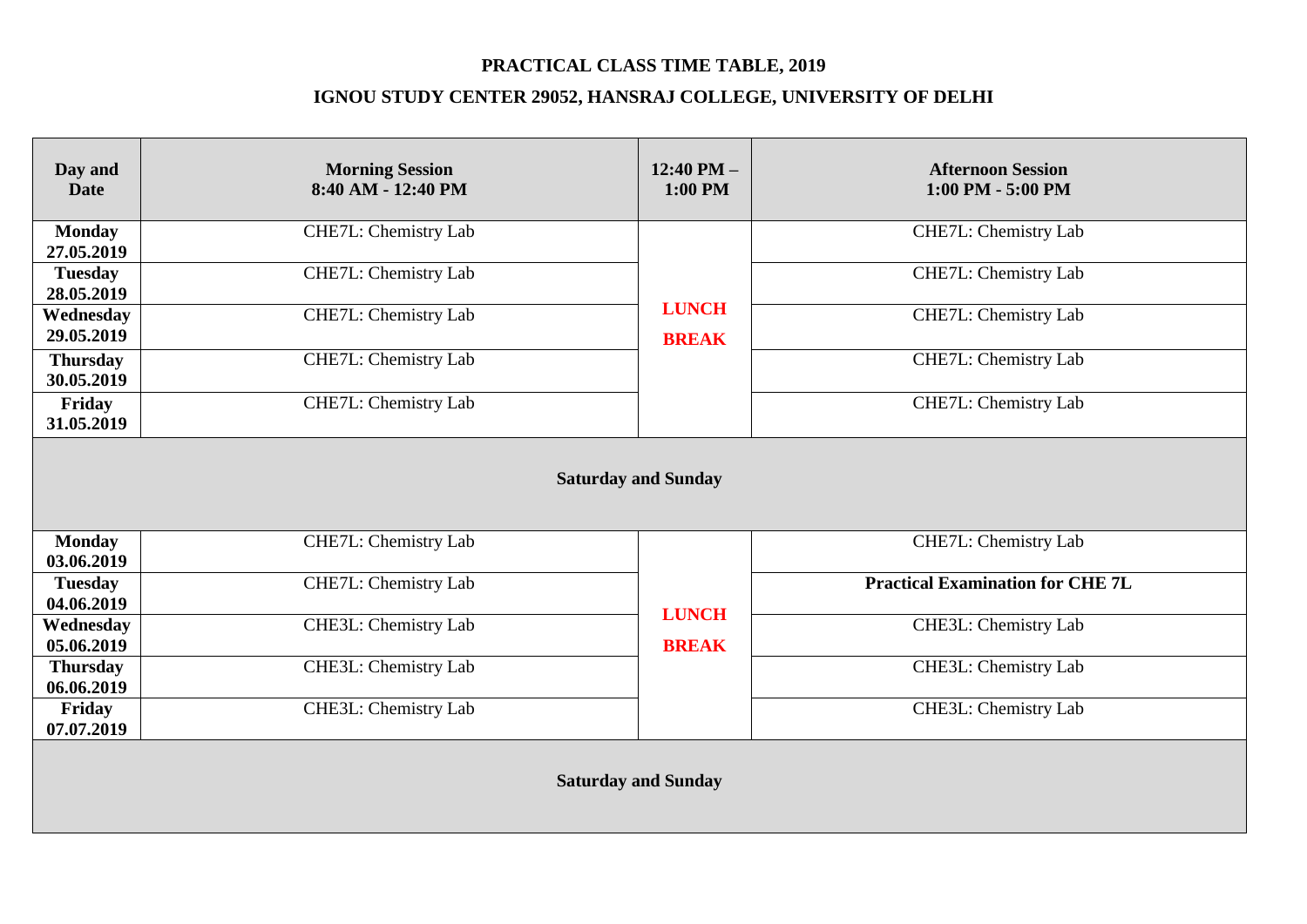| Day and<br><b>Date</b>        | <b>Morning Session</b><br>8:40 AM - 12:40 PM | $12:40$ PM $-$<br>$1:00$ PM  | <b>Afternoon Session</b><br>$1:00$ PM $-5:00$ PM |  |
|-------------------------------|----------------------------------------------|------------------------------|--------------------------------------------------|--|
| <b>Monday</b><br>10.06.2019   | CHE3L: Chemistry Lab                         |                              | CHE3L: Chemistry Lab                             |  |
| <b>Tuesday</b><br>11.06.2019  | CHE3L: Chemistry Lab                         | <b>LUNCH</b>                 | CHE3L: Chemistry Lab                             |  |
| Wednesday<br>12.06.2019       | CHE3L: Chemistry Lab                         | <b>BREAK</b>                 | CHE3L: Chemistry Lab                             |  |
| <b>Thursday</b><br>13.06.2019 | CHE3L: Chemistry Lab                         |                              | <b>Practical Examination for CHE 3L</b>          |  |
| Friday<br>14.07.2019          | CHE8L: Chemistry Lab                         |                              | CHE8L: Chemistry Lab                             |  |
| <b>Saturday and Sunday</b>    |                                              |                              |                                                  |  |
| <b>Monday</b><br>17.06.2019   | CHE8L: Chemistry Lab                         |                              | CHE8L: Chemistry Lab                             |  |
| <b>Tuesday</b><br>18.06.2019  | CHE8L: Chemistry Lab                         |                              | CHE8L: Chemistry Lab                             |  |
| Wednesday<br>19.06.2019       | CHE8L: Chemistry Lab                         | <b>LUNCH</b><br><b>BREAK</b> | <b>CHE8L:</b> Chemistry Lab                      |  |
| <b>Thursday</b><br>20.06.2019 | CHE8L: Chemistry Lab                         |                              | CHE8L: Chemistry Lab                             |  |
| Friday<br>21.07.2019          | CHE8L: Chemistry Lab                         |                              | CHE8L: Chemistry Lab                             |  |
| <b>Saturday and Sunday</b>    |                                              |                              |                                                  |  |
| <b>Monday</b><br>24.06.2019   | CHE8L: Chemistry Lab                         | <b>LUNCH</b><br><b>BREAK</b> | <b>Practical Examination for CHE 8L</b>          |  |
|                               |                                              |                              |                                                  |  |